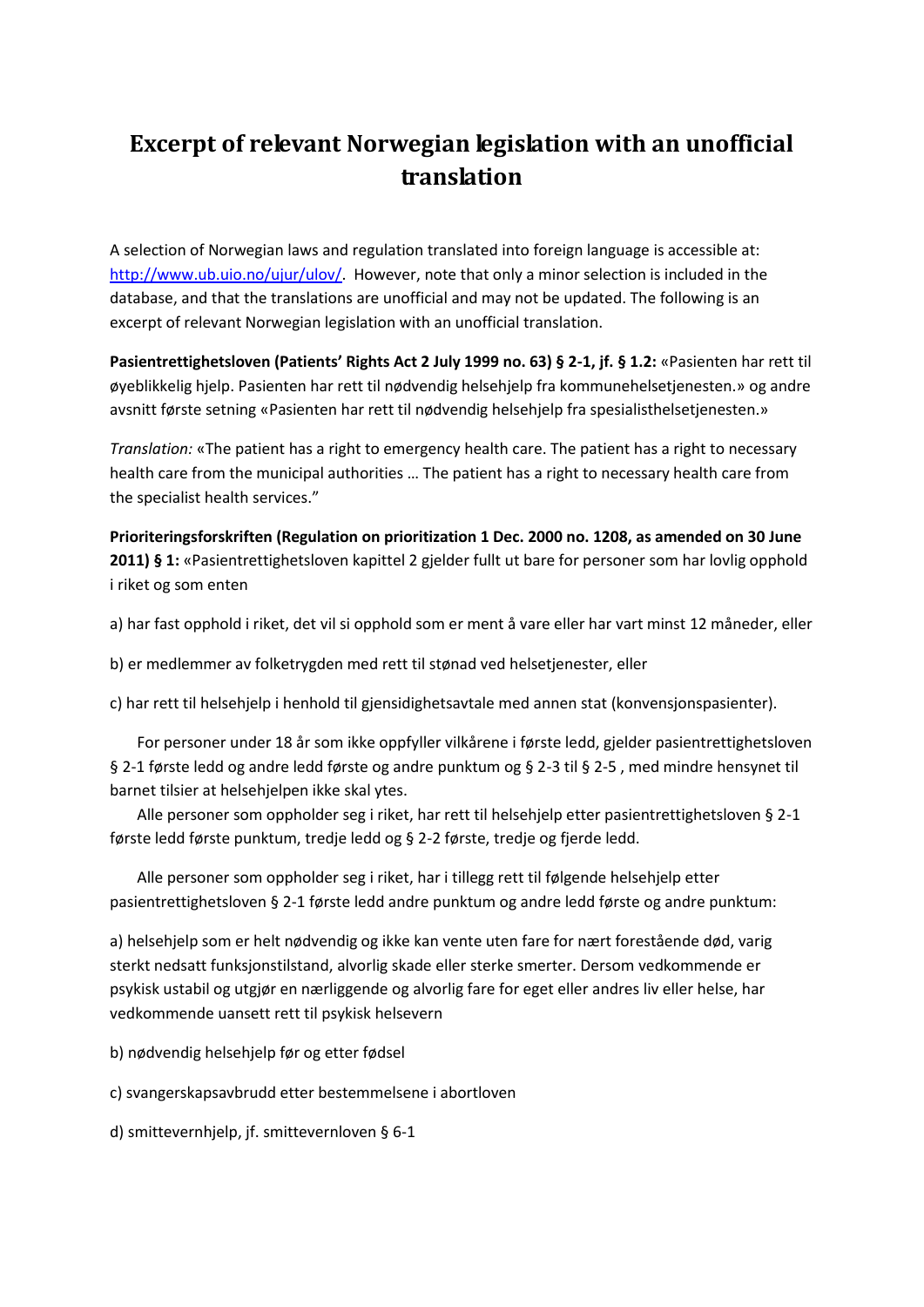e) helsehjelp som ikke bør vente til frihetsberøvelsen er opphørt, dersom vedkommende er undergitt frihetsberøvelse som nevnt i folketrygdloven § 2-17 .»

*Translation*: The Patients' Rights Act's chapter 2 applies completely only for persons who are legally staying in the realm and which either

- a) is permanently staying in the realm, that will say stays which are intended to last for at least 12 months, or
- b) is member of the National Insurance Scheme that includes medical care, or
- c) has a right to health services according to a mutual agreement with another state (Conventions patients)

For persons below the age of 18 who not fulfill the criterions laid down in first paragraph, applies the Patients' Rights Act's section 2-1 first paragraph and second paragraph first and second sentence and section 2-3 to 2-5, unless the best interest of the child indicates that the health care should not be given.

All persons staying in the realm, has the right to health care under the Patients' Rights Act's section 2-1 first paragraph first sentence, third paragraph and section 2-2 first, third and fifth section.

All persons staying in the realm, are in addition entitled to the following health services under the Patients' Rights Act's section 2-1 first paragraph second sentence and second paragraph first and second sentence:

- a) health services which is absolutely necessary and can not await without the risk of immediate death, enduring and seriously reduced health function, serious harm or exceptionally pain
- b) necessary health care before and after giving birth
- c) induced abortion under the Abortion Act
- d) health care regarding communicable diseases, cf. section 6-1 in the Act on Communicable diseases
- e) health care that can not wait until deprivation of liberty is lifted, if the person concerned is deprived of liberty in cases regulated by National Insurance Act § 2-17 [detention in remand, prison, involuntary psychiatric ward or institution for minors under the Children's Welfare Act].

**Kommunehelsetjenesteloven (Act relating to Municipal Health Services on Primary Health care from the municipal authorities: 19 November 1982 no. 66) §§ 1-1 og 2-2 (se fra årsskiftet den kommende lov om kommunale helse- og omsorgstjenester (to be succeeded by the Act on municipal health and caring services: 24 June 2011 no. 30):** «Landets kommuner skal sørge for nødvendig helsetjeneste for alle som bor eller midlertidig oppholder seg i kommunen.» (§ 1-1) og «Enhver har rett til nødvendig helsehjelp i den kommune der han eller hun bor eller midlertidig oppholder seg" (§ 2-1).